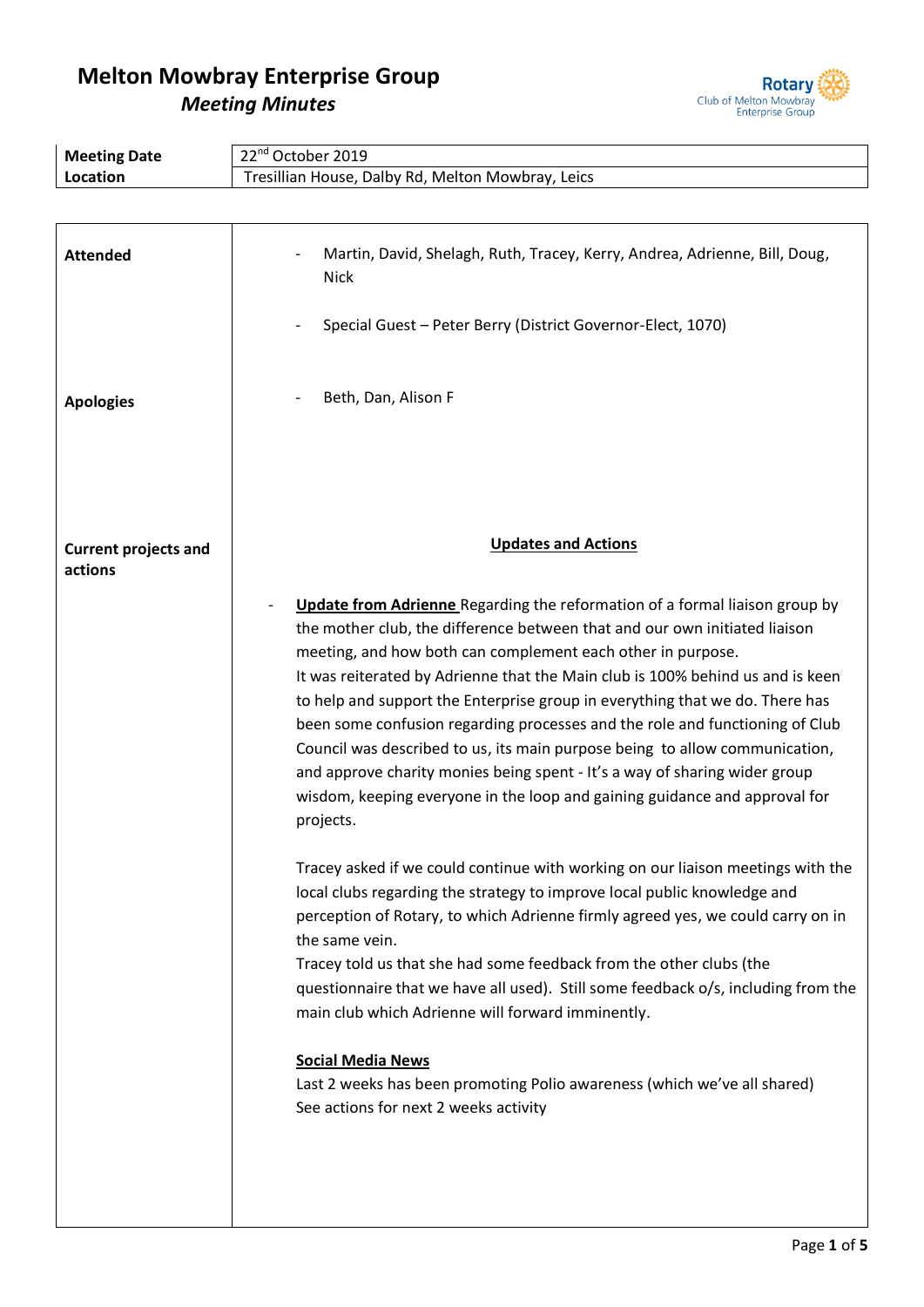

|                                         | <b>Christmas Tree Festival</b><br>Discussion regarding having our own tree. We have agreed to do one using the<br>calendar as a theme! Need to be creative with this one!                                                                                                                                                                                                                                                                                                                  |
|-----------------------------------------|--------------------------------------------------------------------------------------------------------------------------------------------------------------------------------------------------------------------------------------------------------------------------------------------------------------------------------------------------------------------------------------------------------------------------------------------------------------------------------------------|
|                                         | <u>Forum Event - 16/01/2019</u>                                                                                                                                                                                                                                                                                                                                                                                                                                                            |
|                                         | Guest speakers are Bernie Sarginson, Dan Bennett and Kerry Malster.                                                                                                                                                                                                                                                                                                                                                                                                                        |
|                                         | More details to follow - see action below regarding topics, speakers, food.                                                                                                                                                                                                                                                                                                                                                                                                                |
|                                         | <b>Fund Raising</b> – Nick has agreed to take up this role (now he is a fully-fledged<br>member of the team!). Discussion was had regarding whether we just aim to<br>raise as much as we can or whether we break it down into smaller, specific<br>targets. Andrea recommended Smaller targets initially.                                                                                                                                                                                 |
|                                         | Calendar Sales - Rota worked out for the Victorian weekend. Sainsbury have<br>given us the foyer to sell some and David has asked for late November. 169 have<br>gone out from Ruth's supply, some others went out on launch night. Detailed<br>account requested of sales received so far. See actions below.                                                                                                                                                                             |
|                                         | <b>Finances - Doug</b><br>No updates for this meeting                                                                                                                                                                                                                                                                                                                                                                                                                                      |
|                                         | <b>Bursary Applications</b><br>1 has been received from Anna Pollard "The Doghouse Leicester Ltd". It was<br>discussed and we all agreed that the home address and business address are<br>both out of Melton and the Borough. On that basis it does not meet the Bursary<br>criteria and, we should reject the application. Martin will email Anna on<br>23/10/2019 and let her know. Will copy Andrea into email. Andrea to circulate<br>the T&C of the bursary scheme again to members. |
| <b>AOB</b>                              | A group Christmas night out. There are a number who cannot make the<br>suggested dates prior to Christmas                                                                                                                                                                                                                                                                                                                                                                                  |
| <b>Confirm date for next</b><br>meeting | Tuesday 5 <sup>th</sup> November 2019, Tresillian House, MM.                                                                                                                                                                                                                                                                                                                                                                                                                               |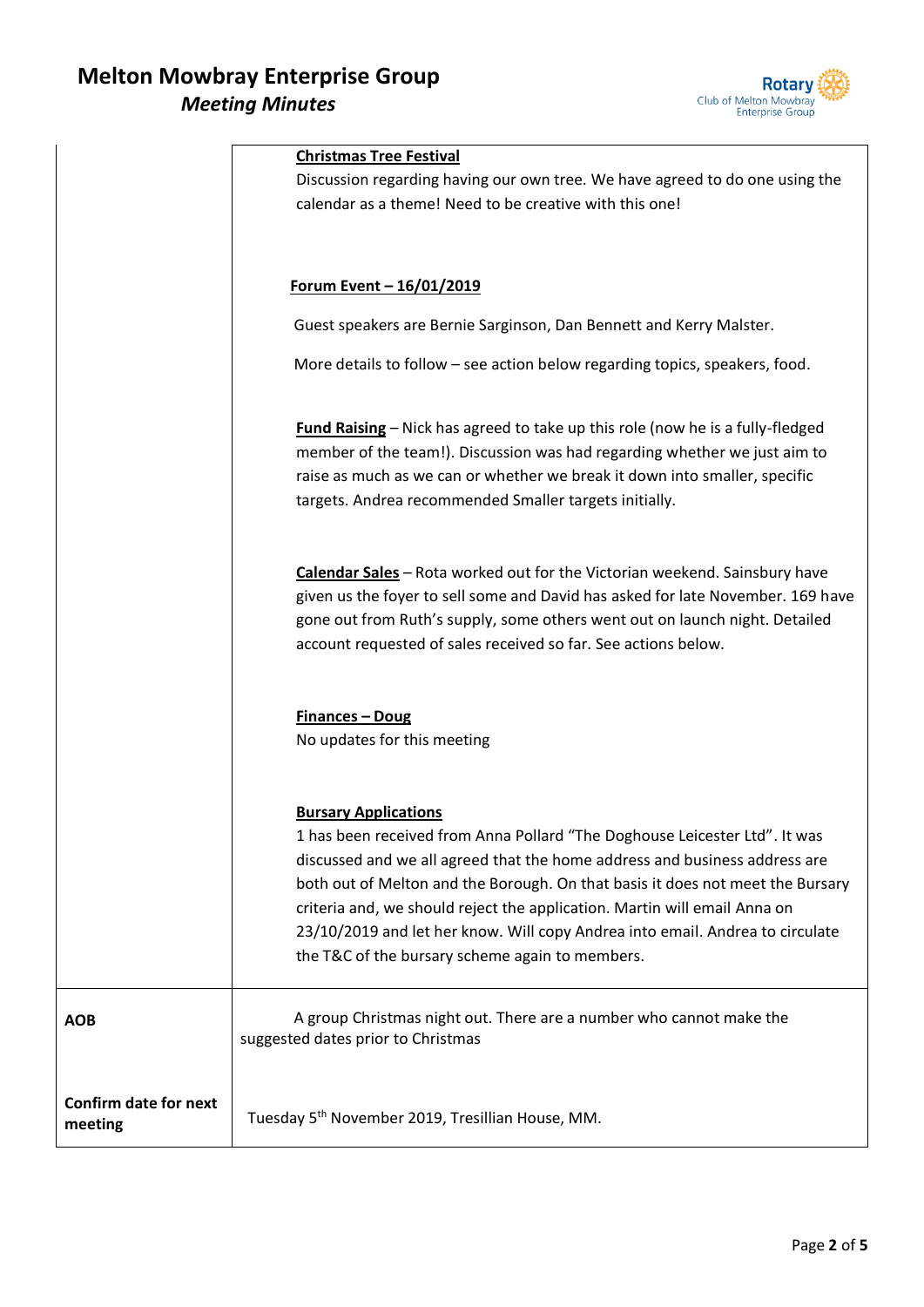

### **Current Actions**

| $\mathbf{1}$   | Rotary in Melton - Tracey chasing o/s feedback. We will<br>then get together and share findings/think of next steps to<br>propose. These will then go to various Club Councils.                                                                         | <b>TRACEY</b><br><b>(INPUT FROM</b><br>ALL OF US)            | <b>ONGOING</b>                              |
|----------------|---------------------------------------------------------------------------------------------------------------------------------------------------------------------------------------------------------------------------------------------------------|--------------------------------------------------------------|---------------------------------------------|
| $\overline{2}$ | Social Media Strategy - Calendar and Santa Fun Run will be<br>the focus for the next 2 weeks. It was suggested photos of<br>sales venues, highlighting Morrisons and Rob Morrish as<br>Star supporter, all agreed. Please add posts at least weekly.    | <b>RUTH &amp;</b><br><b>SHELAGH</b><br>(REST OF US<br>SHARE) | <b>BEFORE WEEKEND</b>                       |
| 3              | Christmas Tree Festival - Andrea to book us in for the tree                                                                                                                                                                                             | Andrea                                                       | <b>End of the week</b><br>deadline to book  |
| $\overline{4}$ | Forum event - 16 <sup>th</sup> Jan 2020. Dan, Kerry to meet to avoid<br>overlap and agree topics for speeches. Then feedback to<br>the group to fine-tune. Food agreed, provision of Soup and<br>rolls. Adrienne can get hold of 2 soup warmers for us! | Dan, Kerry,<br><b>Bernie</b>                                 | By next meeting                             |
| 5              | Calendars - Stocktake to be done by Ruth and Bill to<br>ascertain sales made, remaining stock and stock o/s with<br>our retailers. David to liaise with Sainsburys to confirm a<br>date to sell them in the foyer                                       | Ruth, Bill                                                   | Ongoing $-$<br>fortnightly on the<br>agenda |
| 6              | <b>Bursary Application</b> - Please review the T&Cs from Andrea<br>on who can apply for bursary help                                                                                                                                                    | Andrea                                                       | By next meeting                             |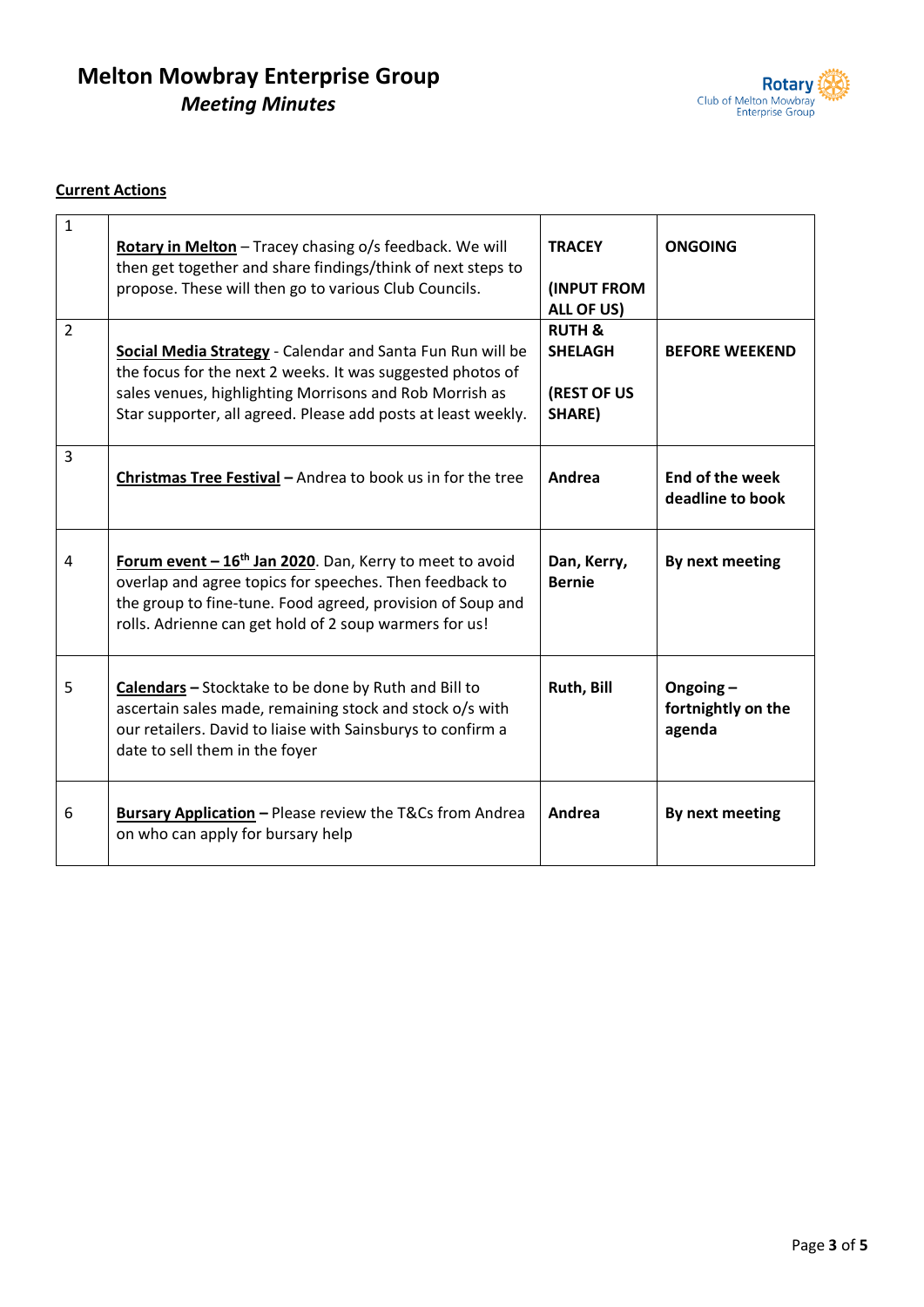

#### **Events …**

- ➢ 2 nd Nov Martins band playing @ at Noels arms
- $\triangleright$  Mon 18<sup>th</sup> Nov Belvoir Charter night, Beadles lake
- $\triangleright$  8<sup>th</sup> Dec Santa Fun Run: importance of attracting entries emphasised. Outside caterers have been invited. **Please take flyers, to distribute**
- ➢ 23rd Nov Tree planting Play close
- $\geq 28$ <sup>th</sup> Nov putting up trees in the church
- $\triangleright$  Our Christmas party ? 6<sup>th</sup> or 7<sup>th</sup> Dec
- ➢ Monday 16 December. MRC Christmas Party:
- ➢ Burns Night Supper: will be Saturday 18 January.

## **Victorian Christmas Market Saturday 30th Nov**

Please dress in Victorian clothing if possible, thanks

| $9.30 - 11.00$  | Andrea      | Tracey   | Bill     |
|-----------------|-------------|----------|----------|
| 11.00-12.30     | Kerry       | Doug     | Alison B |
| $12.30 - 14.00$ | Dan         | Martin   | Alison F |
| $14.00 - 15.30$ | <b>Nick</b> | Ruth     |          |
| $15.30 - 16.30$ | Andrea      | Adrienne | David    |